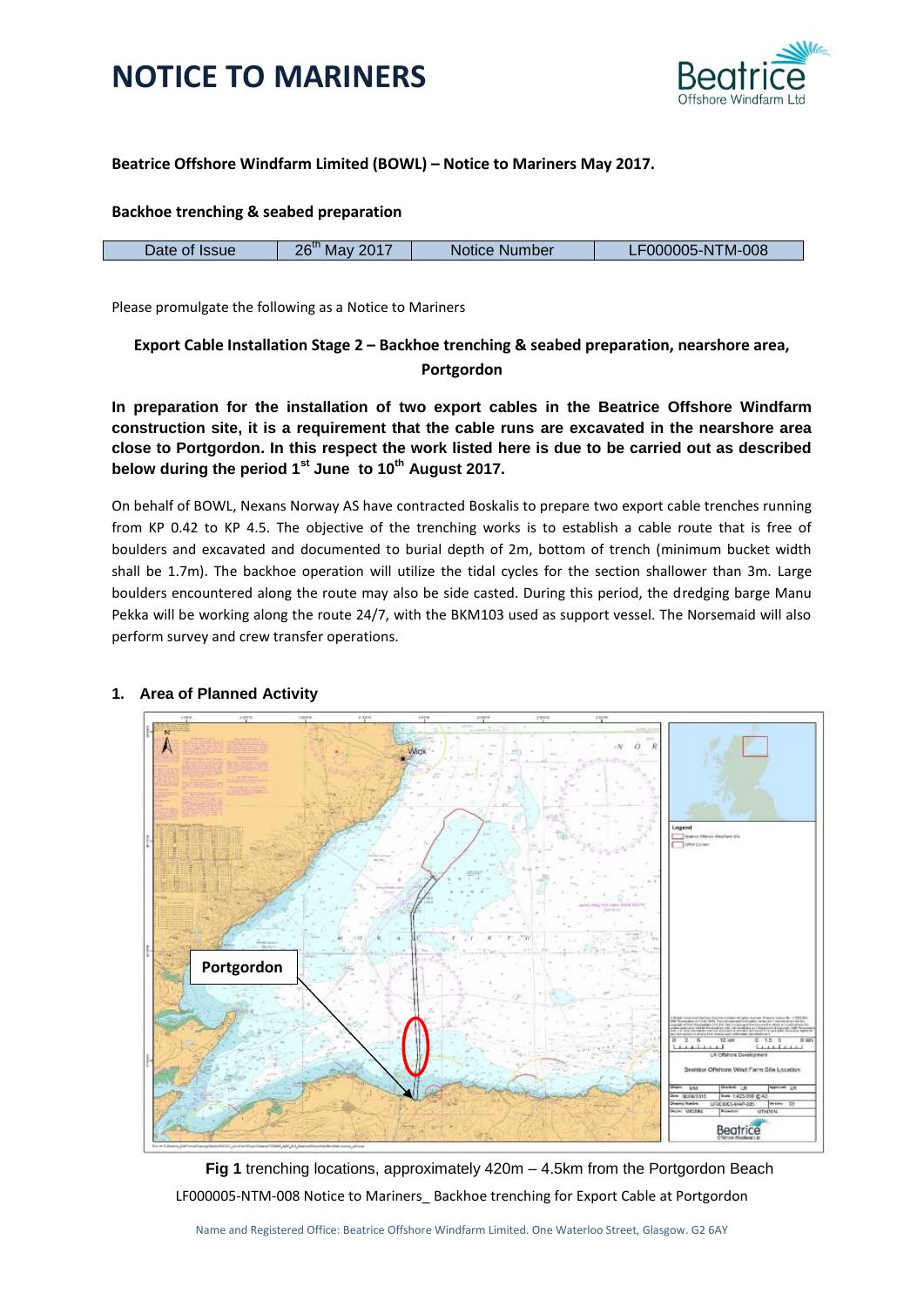



**Fig 2** Backhoe trenching routes.

## **2. Vessels Associated with the Activity**

The vessels that are involved with the described operation are the Barge '**Manu Pekka'**, the multicat tug '**BKM103'** and the survey vessel '**Norsemaid'.**

| <b>Manu Pekka</b>                                    |                                                                                                                                      |  |  |  |
|------------------------------------------------------|--------------------------------------------------------------------------------------------------------------------------------------|--|--|--|
| <b>General Description and</b><br><b>Dimensions:</b> | Backhoe trenching Barge, L:47.9 / B:15 / D:3                                                                                         |  |  |  |
| <b>Call Sign:</b>                                    | 5BJH2                                                                                                                                |  |  |  |
| <b>MMSI:</b>                                         | 212701000                                                                                                                            |  |  |  |
| <b>Onshore Representative:</b>                       | Øyvind Haug - Nexans Norway AS<br><b>BEATRICE Installation Engineering Manager</b><br>Mob: +47 916 27 674<br>Office: +47 22 88 65 09 |  |  |  |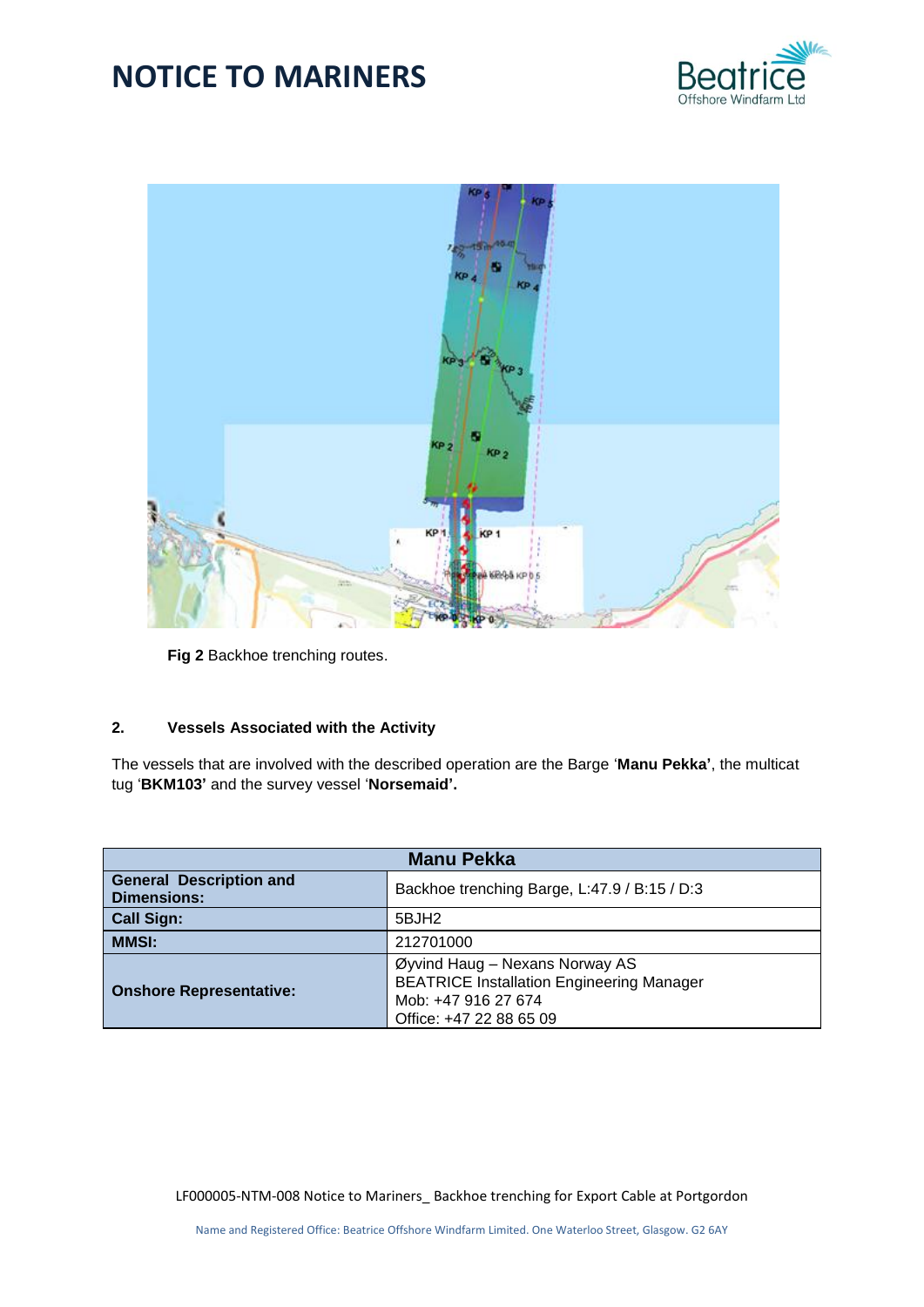



The spuds are able to elevate the pontoon to some extent which provides stability to the pontoon during dredging, but it noted that pontoon cannot be raised above the water entirely. The spud carrier or tilting spud enables the pontoon to move forwards and backwards when the auxiliary spuds are lifted.

| <b>BKM103</b>                                        |                                                                                                                                    |  |  |  |
|------------------------------------------------------|------------------------------------------------------------------------------------------------------------------------------------|--|--|--|
| <b>General Description and</b><br><b>Dimensions:</b> | Multicat Tug, L:26.5m B:11.8m D:3.85m                                                                                              |  |  |  |
| <b>Call Sign:</b>                                    | 5BFL2                                                                                                                              |  |  |  |
| <b>MMSI:</b>                                         | 212492000                                                                                                                          |  |  |  |
| <b>Onshore Representative:</b>                       | Øyvind Haug Nexans Norway AS<br><b>BEATRICE Installation Engineering Manager</b><br>Mob: +47 916 27 674<br>Office: +47 22 88 65 09 |  |  |  |
|                                                      |                                                                                                                                    |  |  |  |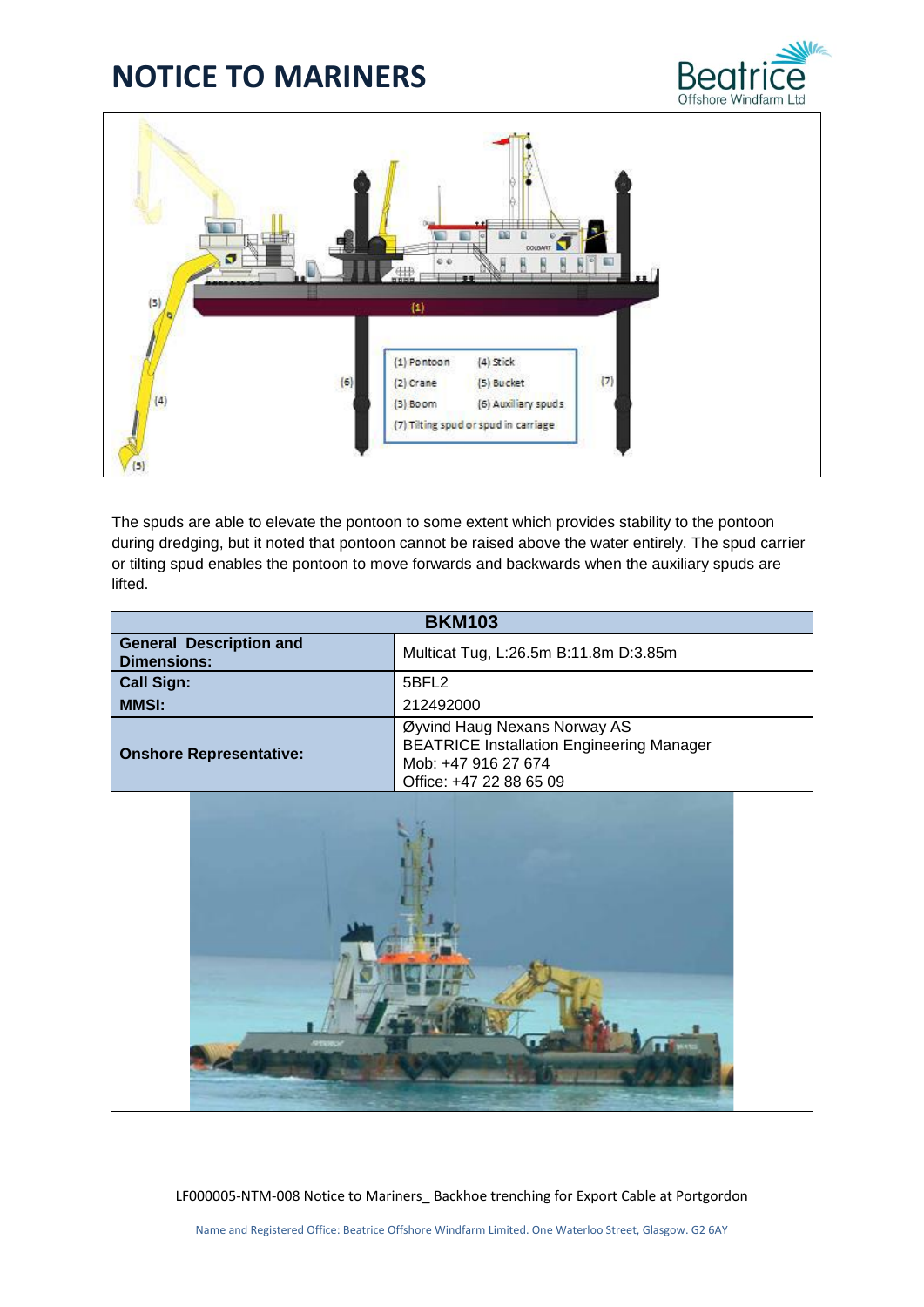

| <b>Norsemaid</b>                                     |                                                                                                                                    |  |  |  |
|------------------------------------------------------|------------------------------------------------------------------------------------------------------------------------------------|--|--|--|
| <b>General Description and</b><br><b>Dimensions:</b> | Survey / Crew change.L:23.3m B:5.1m D:2.9m                                                                                         |  |  |  |
| <b>Call Sign:</b>                                    | VQEB2                                                                                                                              |  |  |  |
| <b>MMSI:</b>                                         | 235007967                                                                                                                          |  |  |  |
| <b>Onshore Representative:</b>                       | Øyvind Haug Nexans Norway AS<br><b>BEATRICE Installation Engineering Manager</b><br>Mob: +47 916 27 674<br>Office: +47 22 88 65 09 |  |  |  |
|                                                      |                                                                                                                                    |  |  |  |

## **3. Work Method**

The Back Hoe Dredger (BHD) will be towed to the project location by the support tug. The Master of the tug and the Master of the BHD will verbally agree the destination, and then maintain radio contact over VHF throughout any towing operation.

Once in position the BHD lowers its spud legs onto the seabed and the tug will move to a standby position or alongside the BHD.

The BHD will then orient itself using the excavator, always maintaining at least one point of contact with the seabed. Once in position, trenching works will commence. The BHD works backward along a defined Centre Line (CL), stepping after each trenching cut has been made.

BHD dredging is a cyclic process whereby the bucket is lowered to the seabed, excavates the soil and brings it to the surface. The dredged material is side casted alongside the trench.



LF000005-NTM-008 Notice to Mariners\_ Backhoe trenching for Export Cable at Portgordon **Fig 3** Side view BHD trenching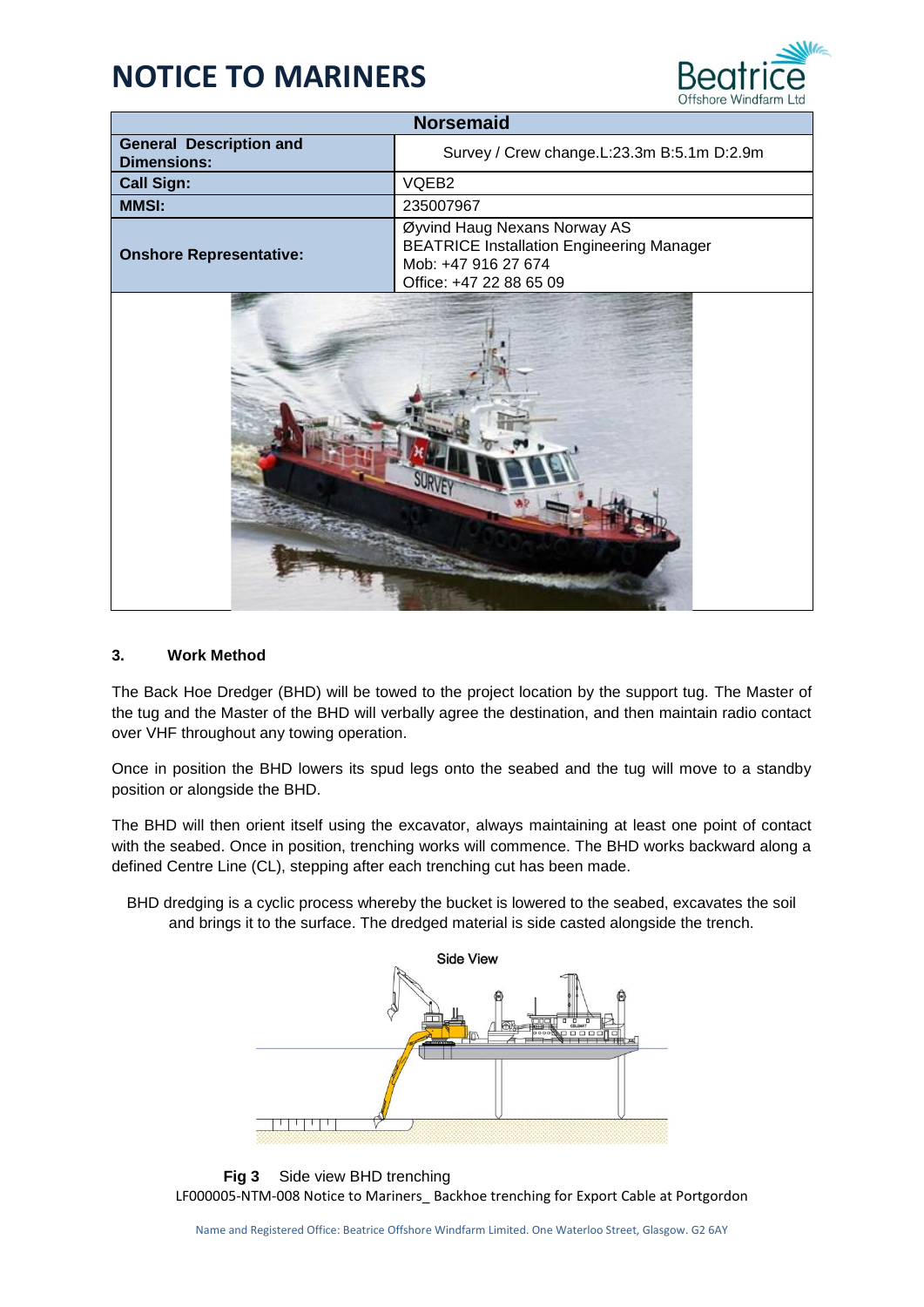

**Top View** 



**Fig 4** Top view BHD trenching



**Fig 5** Front view BHD side casting trenched material

The trenching process is controlled using the on board computerized Crane Monitoring System this provides the operator with a real time visual diagram of the seabed profile. Once the required depth and profile has been achieved the BHD can manoeuvre itself backwards and continue trenching. There might be some exceedance of the target depth during the trenching works, in order to ensure the required trench depth is achieved.

Excavating the trench for the cable can be completed in a single cut as the BHD has sufficient reach to dredge and side-cast the material from a single position.

Material excavated by the BHD will be side-cast parallel to the trench. During emptying of the bucket the dredge material will be distributed over the available footprint along the trench. Large boulders – up to 2m – should be placed on the outside of the sidecast berm, as far away from the trench as possible.

## **3.1 stepping procedure**

To move the pontoon the following steps will be followed:

- Cease trenching operation.
- Place the bucket on the sea bed.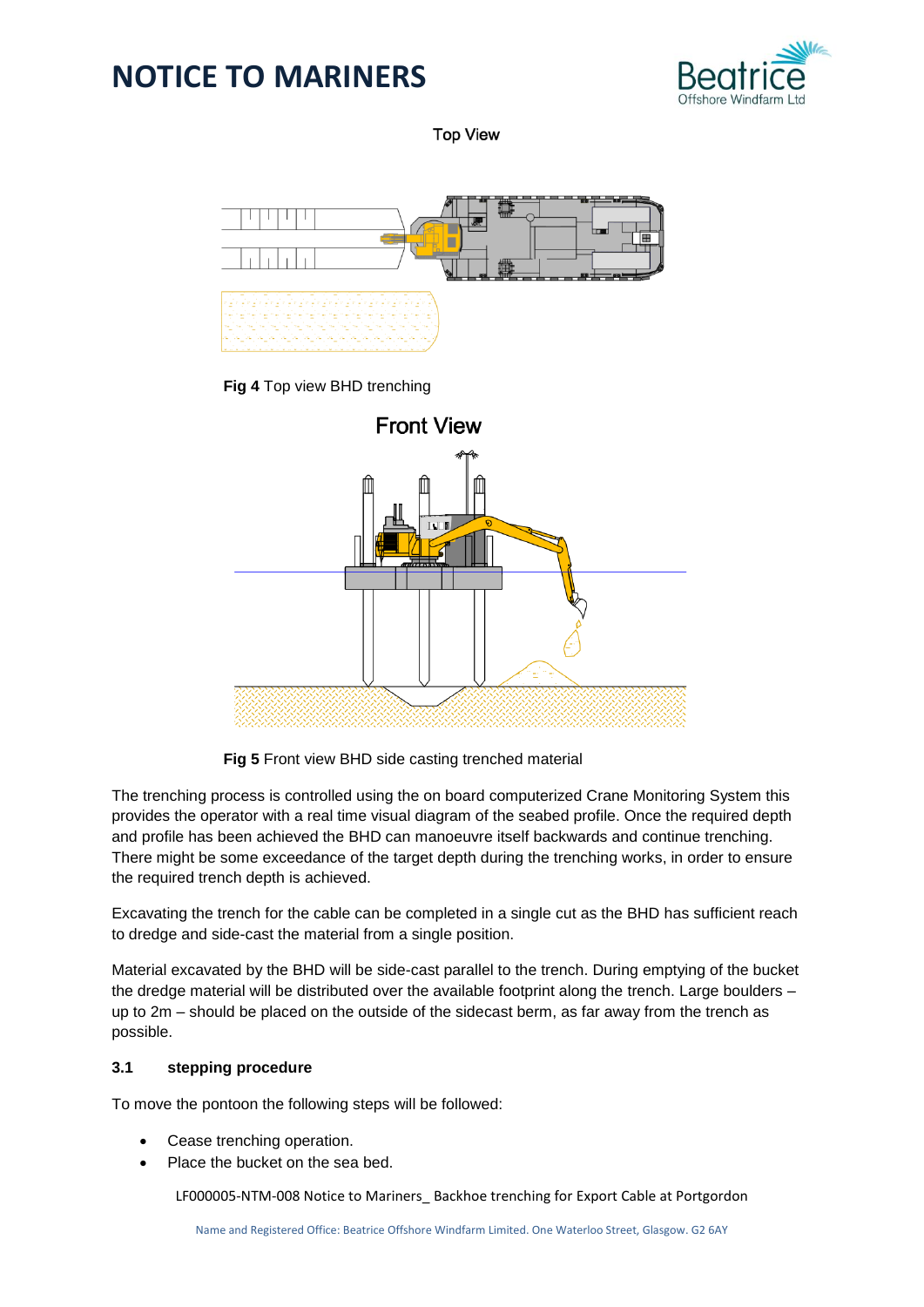

- Lift auxiliary spuds.
- Move pontoon backwards to the next working position (step) by tilting the aft spud or by moving the spud carriage. The excavator can assist in this operation by guiding the movement of the pontoon with the bucket. Once the pontoon arrived at the new position the auxiliary spuds will be lowered again.
- Lift aft spud.
- Move the aft spud to its starting position.
- Lower aft spud.
- Move pontoon upward by tensioning spud wires until stable dredging position can be maintained.
- Resume trenching.

## **3.2 Tidal Works**

Due the limited water depths in the nearshore part of the trench, dredging can only be done during high tide. As a result the BHD will be shifted frequently between the deeper and shallower sections. At any time will there be a keel clearance of 0.5-1.0m taken into account.

Trenching conditions are subject to the following limiting factors:

- Water depths at near shore dredging locations
- Tidal and current conditions

To allow efficient deployment of plant, the trenching works at the shallower parts will be done at high tides, and the spread will move to the deeper locations at low tides. The operational hours at the shallower parts are determined by tidal conditions and draft of the proposed spread.

The BHD can start trenching at any point along the trench though preference is given to starting on the deeper section to get acquainted with the local conditions (both soil as well as weather conditions).

## **3.3 Crew transfers**

Crew transfers will be done by the Tug or Survey vessel. The vessel will position itself against the BHD at a dedicated point. Note that the pontoon (BHD) is stable on spuds and has a relative low freeboard. In case necessary the freeboard can be adjusted by turning the excavator to one site of the pontoon. Depending on the vessel performing the crew changes it will be assessed if additional arrangements are required.

## **3.4 Adverse Weather Conditions**

During adverse weather the BHD be towed to a safe location (when required). Actual decision to cease operations or to tow the backhoe dredger to a safe location during adverse weather conditions or forecast will be made by the barge master in consultation with the Superintendent and Client representative.

| Operation                    |                        | Towina      |           | Standby     |
|------------------------------|------------------------|-------------|-----------|-------------|
| Wave Hs (m)<br>Perp. pontoon | Wave Hs (m)<br>Head on | Wave Hs (m) | Wind (Bf) | Wave Hs (m) |
| 0.9                          | .25                    | 2.0         | 6*        | . .5        |

The operational limits for the Manu Pekka are listed in below table:

\* Wind only limiting factor during Tow to/from the work area.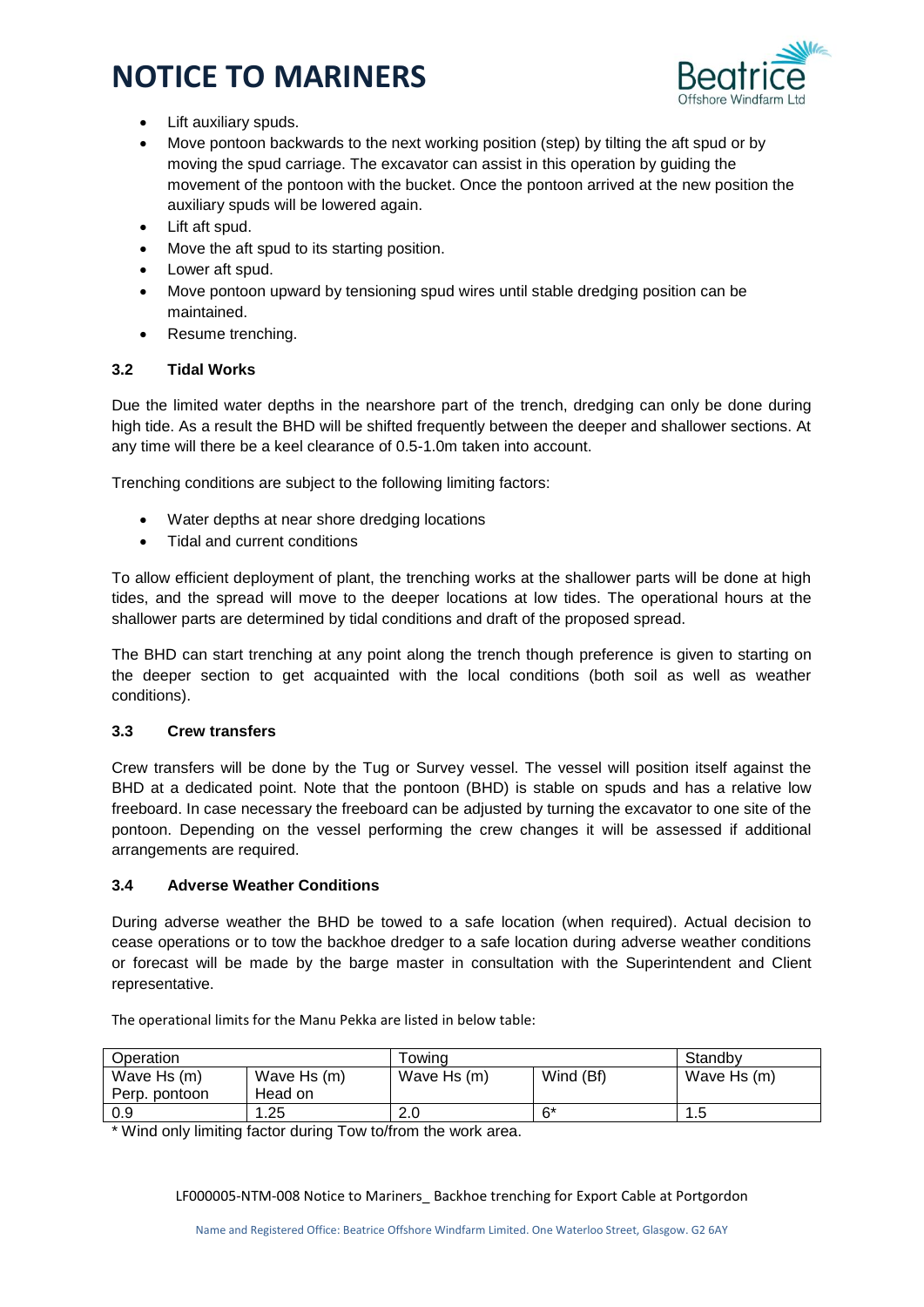

Workability depends on swell height, swell direction, swell period, working depth and wave height. As it varies per situation the above operational limits should be considered as a guideline only.

## **3.5 UXO**

Nexans Norway AS has undertaken an UXO survey along a parallel corridor to both sides of the centreline of the cable routes, during summer 2016. Based on the results of the survey, Nexans Norway AS has undertaken rerouting of the RPLs to avoid any potential UXO. Nexans Norway AS will issue the ORDTEK Report, which is compliant with ALARP principles, as well as the results and findings of the UXO Survey. Any further rerouting of the cable routes will be undertaken when required.

To mitigate this risk and minimise the placement of material outside of the UXO clear zone, the corridor will be marked clearly in the BHD Crane Monitoring System (CMS)

Further to this, any re-dredging of material outside this corridor will be limited to the seabed level as measured prior to start of work Emergency response to the discovery of UXO is covered within the Boskalis ENF and is in line with the Nexans Norway AS Emergency Response Co-Ordination Plan.

## **3.6 Archaeological material**

In the event that the BHD discovers any obstacle that could potentially originate from a shipwreck , the BHD master will notify the marine coordinator as per applicable procedures.

#### **4. General Safety Advice**

All vessels engaged in the activity will exhibit appropriate lights and shapes prescribed by the International Regulations for Preventing Collisions at Sea; relative to their operations. All vessels engaged in the activity will also transmit an Automatic Identification System (AIS) message as necessary.

ALL VESSELS ARE REQUESTED to give the Backhoe barge **'Mannu Pekka'** and support vessels a wide berth / safe passing distance of at least **500 metres** at all times.

MARINERS ARE REMINDED to navigate with caution and keep continued watch on VHF Ch. 16 when navigating the area.

## **5. Dedicated Guard Vessel**

N/A but the Crew Transfer Vessel **'Norsemaid'** and Multicat Vessel **'BKM103'** will be in attendance alongside the Backhoe barge **'Mannu Pekka'**. All vessels can be contacted on VHF CH16.

#### **6. Fisheries Liaison**

Fisheries liaison associated with the activity will be co-ordinated by Brown and May Marine. For any commercial fishery queries please contact: Alex Winrow-Giffin, telephone: +44 (0)1379 872144 and mobile: +44 (0)7760 160039 or email: alex@brownmay.com

## **7. Distribution List**

The distribution of this notice is as per email recipient's header. A central list of recipients is maintained by the Marine Coordinator; if you are not the appropriate recipient of these notices, or do not wish to receive the notices in the future, please contact us at the address below.